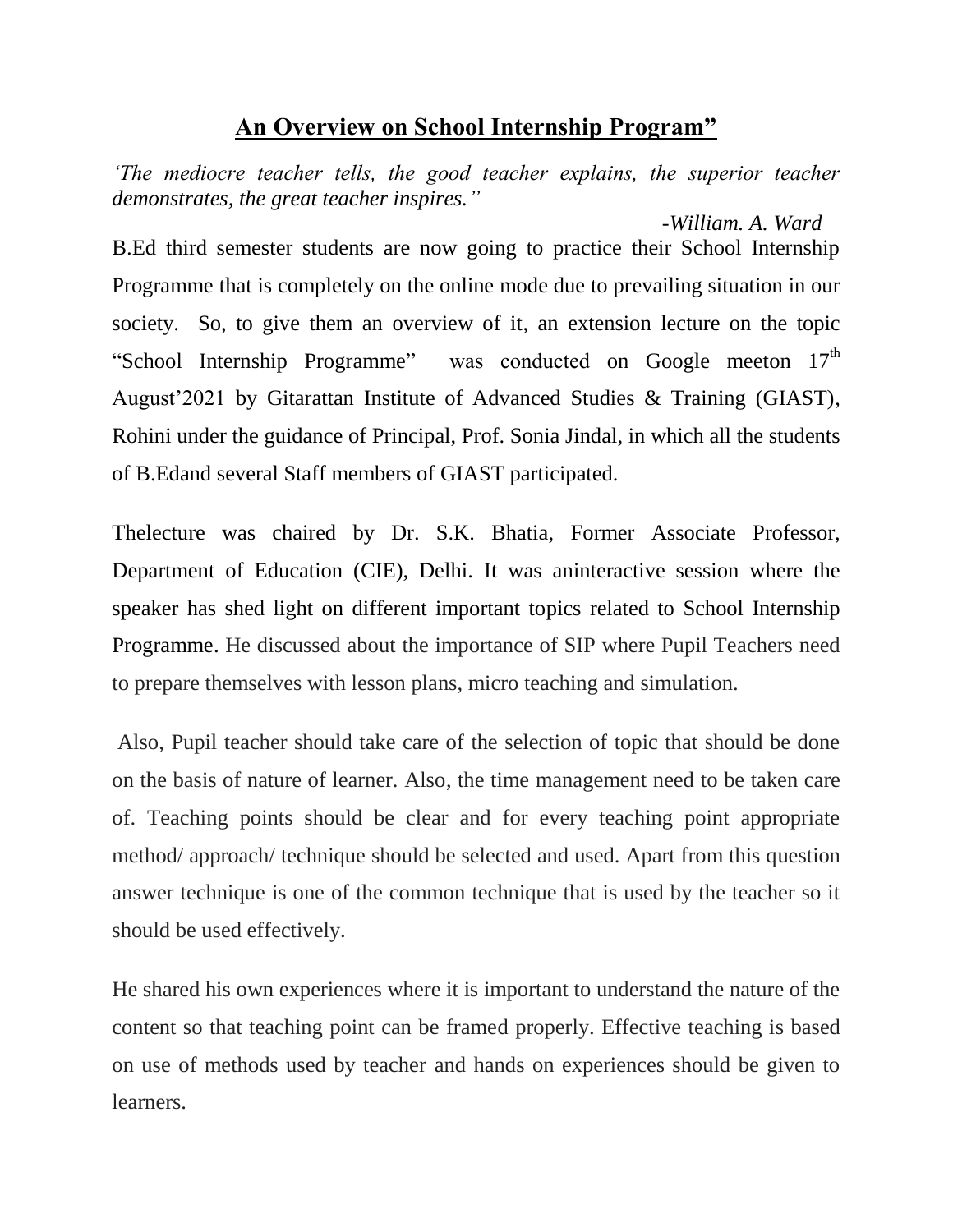He focused that methods of teaching depends upon the nature of teaching point and objectives should be framed according to Blooms taxonomy and domains of learning. Proper lesson planning is important and format of the lesson plan was discussed by the speaker in detail.

Further, he emphasised on the role of NEP 2020 where the focus in on the experiential learning that should be inculcated where importance should be given to experiences of the learners. Experiences can be divided into two categories i.e concrete and illustrative experiences and both should be included in the teaching learning process. Apart from that use of different skills (analysis, synthesis etc.) should be taken care of while preparing and executing lesson plan.

It was an immense pleasure to get knowledge about the topic and Sir has shared his experiences also.All these components of SIP were discussed in detail and it was also fruitful for students. Students have asked variety of questions and are satisfied with the answers they received from Sir.

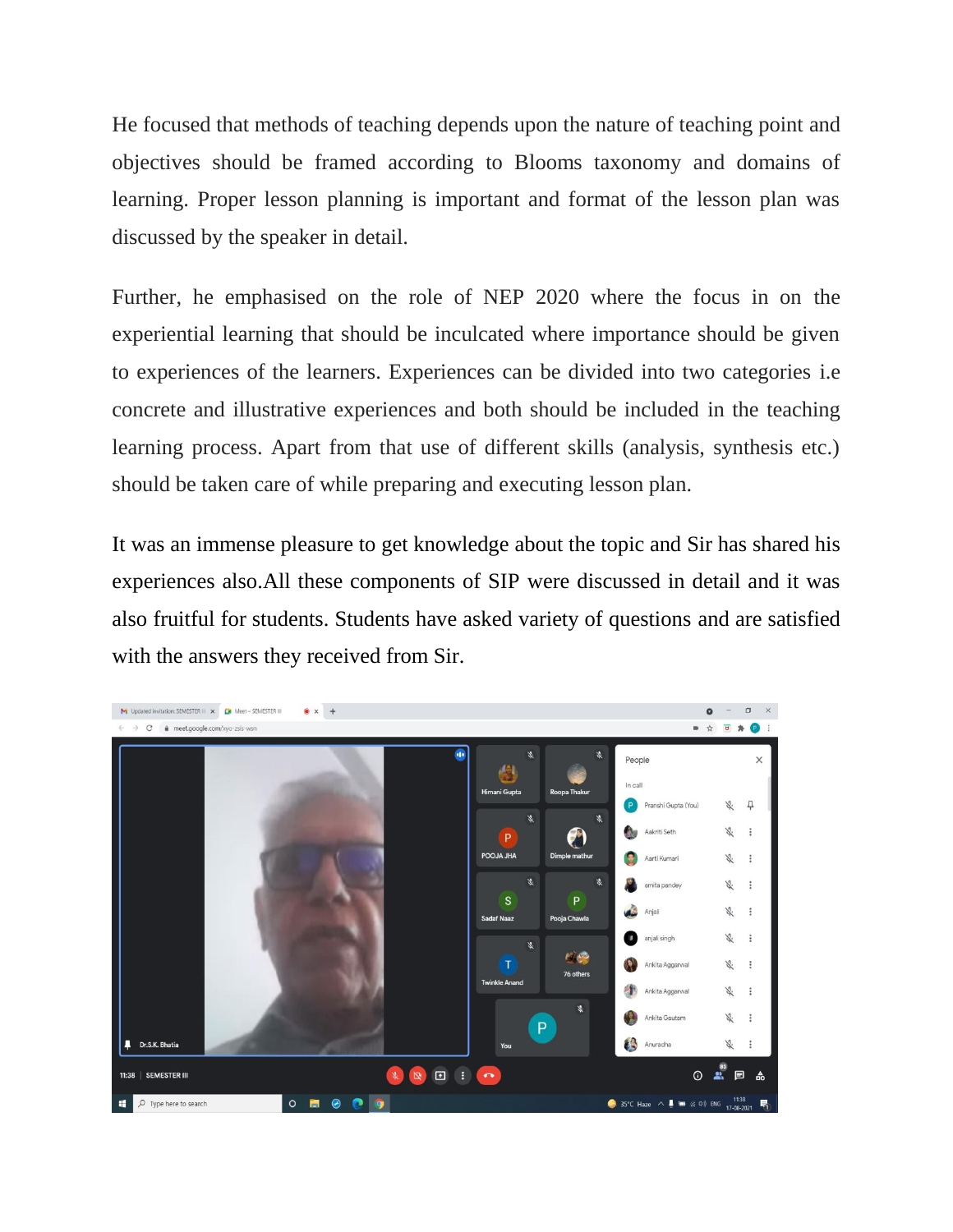